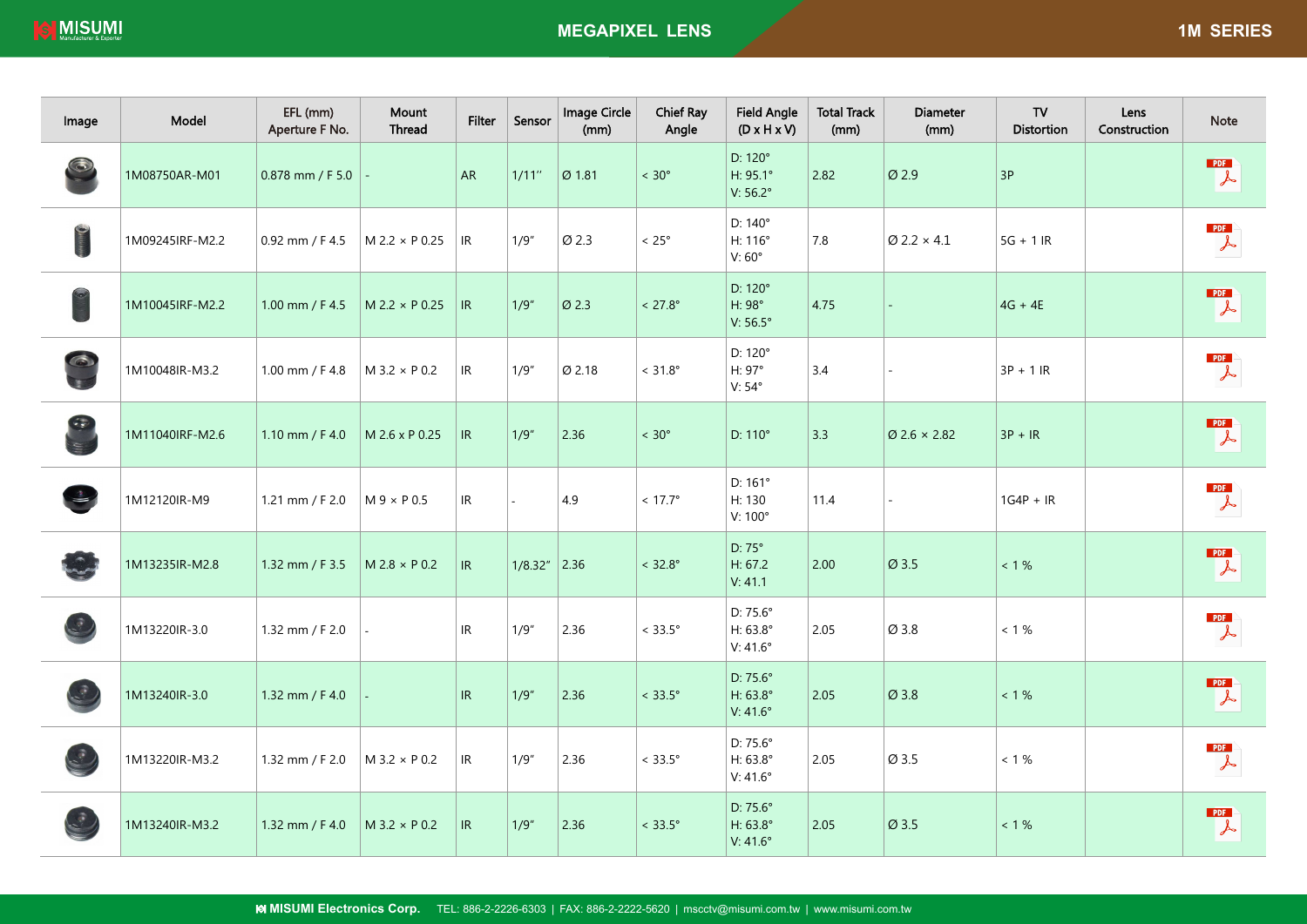| Image      | Model          | EFL (mm)<br>Aperture F No. | Mount<br>Thread        | <b>Filter</b> | Sensor  | Image Circle<br>(mm) | <b>Chief Ray</b><br>Angle | <b>Field Angle</b><br>$(D \times H \times V)$    | <b>Total Track</b><br>(mm) | <b>Diameter</b><br>(mm) | ${\bf TV}$<br><b>Distortion</b> | Lens<br>Construction | Note                                                       |
|------------|----------------|----------------------------|------------------------|---------------|---------|----------------------|---------------------------|--------------------------------------------------|----------------------------|-------------------------|---------------------------------|----------------------|------------------------------------------------------------|
|            | 1M13220IR-M3.5 | 1.32 mm / F 2.0            | $M$ 3.5 $\times$ P 0.2 | IR            | 1/9''   | 2.36                 | $< 33.5^{\circ}$          | D: 75.6°<br>H: 63.8°<br>$V:41.6^\circ$           | 2.05                       | Ø 3.5                   | $< 1 \%$                        | $3P + IR$            | PDF<br>$\lambda$                                           |
| $\ddot{C}$ | 1M13240IR-M3.5 | 1.32 mm / F 4.0            | $M$ 3.5 $\times$ P 0.2 | IR            | 1/9''   | 2.36                 | $<$ 33.5 $^{\circ}$       | D: 75.6°<br>H: 63.8°<br>V: $41.6^\circ$          | 2.05                       | Ø 3.5                   | $< 1 \%$                        | $3P + IR$            | $\begin{array}{c} \hline \text{PDF} \\ \hline \end{array}$ |
|            | 1M13320IR-M3.5 | 1.33 mm / F 2.0            | $M 3.5 \times P 0.2$   | IR            | 1/9''   | 2.36                 | $< 33.8^{\circ}$          | D: 75.1°<br>H: 67.7°<br>V: 41.2°                 | 1.95                       | Ø 3.5                   | $< 1 \%$                        | $3P + IR$            | $\mathbb{R}$                                               |
|            | 1M13340IR-M3.5 | 1.33 mm / F 4.0            | $M$ 3.5 $\times$ P 0.2 | IR            | 1/9''   | 2.36                 | $< 33.8^{\circ}$          | D: 75.1°<br>$H: 67.7^{\circ}$<br>$V: 41.2^\circ$ | 1.95                       | Ø 3.5                   | $< 1 \%$                        | $3P + IR$            | <b>PDF</b><br>$\downarrow$                                 |
| A          | 1M36045IRV-M7  | 3.60 mm / F 4.5            | M 7 x P 0.35           | IR            | 1/3.6'' | 5.8                  | $<11^{\circ}$             | D: 72°<br>H: 55.5°<br>V:41°                      | 7.3                        | Ø7 x 8                  |                                 |                      | PDF<br>$\overline{\mathcal{F}}$                            |
|            | 1M80025IRV-M7  | 8.0 mm / F 2.5             | M7 x P 0.5             | IR.           | 1/3''   | 6.0                  |                           | $\equiv$                                         | 12.34                      | $\varnothing$ 7 × 9.5   |                                 |                      |                                                            |
|            | 1M10028ARV-M12 | 10.0 mm / F 2.8            | M 12 × P 0.5           | AR            | 1/3''   | $6.0\,$              |                           | $D:35^\circ$<br>$H:28^\circ$<br>V: 21°           | 16.3                       | $\sim$                  |                                 | $4C + 4E$            | $\mathbb{Z}$                                               |
|            | 1M15025ARV-M12 | 15 mm / F 2.5              | $M$ 12 $\times$ P 0.5  | AR            | 1/2"    | $6.0$                | $8.9^\circ$               | $D:30^{\circ}$                                   | 21.6                       |                         |                                 |                      | $\begin{array}{c} \hline \text{PDF} \\ \hline \end{array}$ |
|            |                |                            |                        |               |         |                      |                           |                                                  |                            |                         |                                 |                      |                                                            |
|            |                |                            |                        |               |         |                      |                           |                                                  |                            |                         |                                 |                      |                                                            |
|            |                |                            |                        |               |         |                      |                           |                                                  |                            |                         |                                 |                      |                                                            |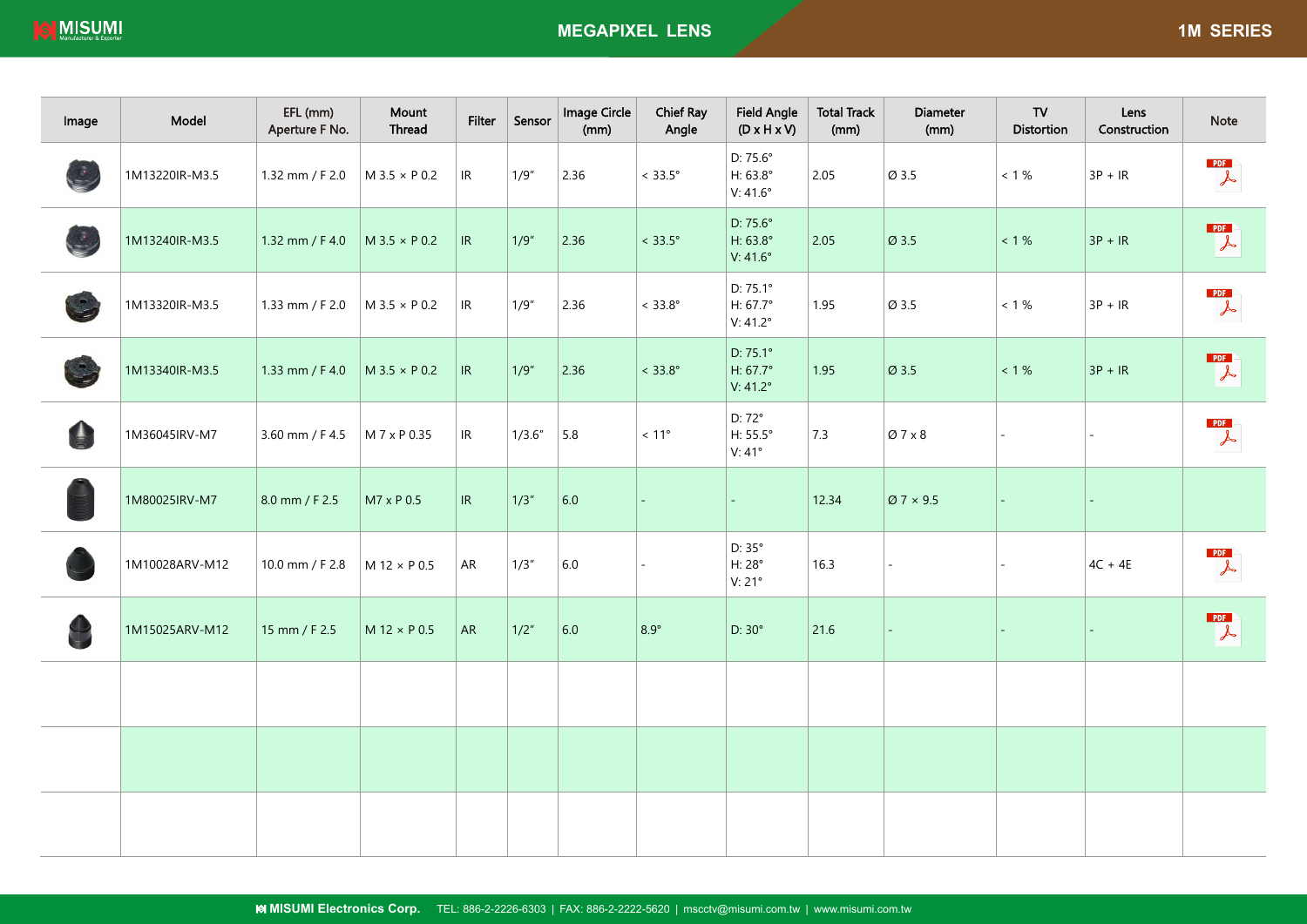

| Image | Model | EFL (mm)<br>Aperture F No. | Mount<br>Thread | Filter | Sensor | Image Circle<br>(mm) | <b>Chief Ray</b><br>Angle | <b>Field Angle</b><br>$(D \times H \times V)$ | <b>Total Track</b><br>(mm) | <b>Diameter</b><br>(mm) | TV<br><b>Distortion</b> | Lens<br>Construction | Note |
|-------|-------|----------------------------|-----------------|--------|--------|----------------------|---------------------------|-----------------------------------------------|----------------------------|-------------------------|-------------------------|----------------------|------|
|       |       |                            |                 |        |        |                      |                           |                                               |                            |                         |                         |                      |      |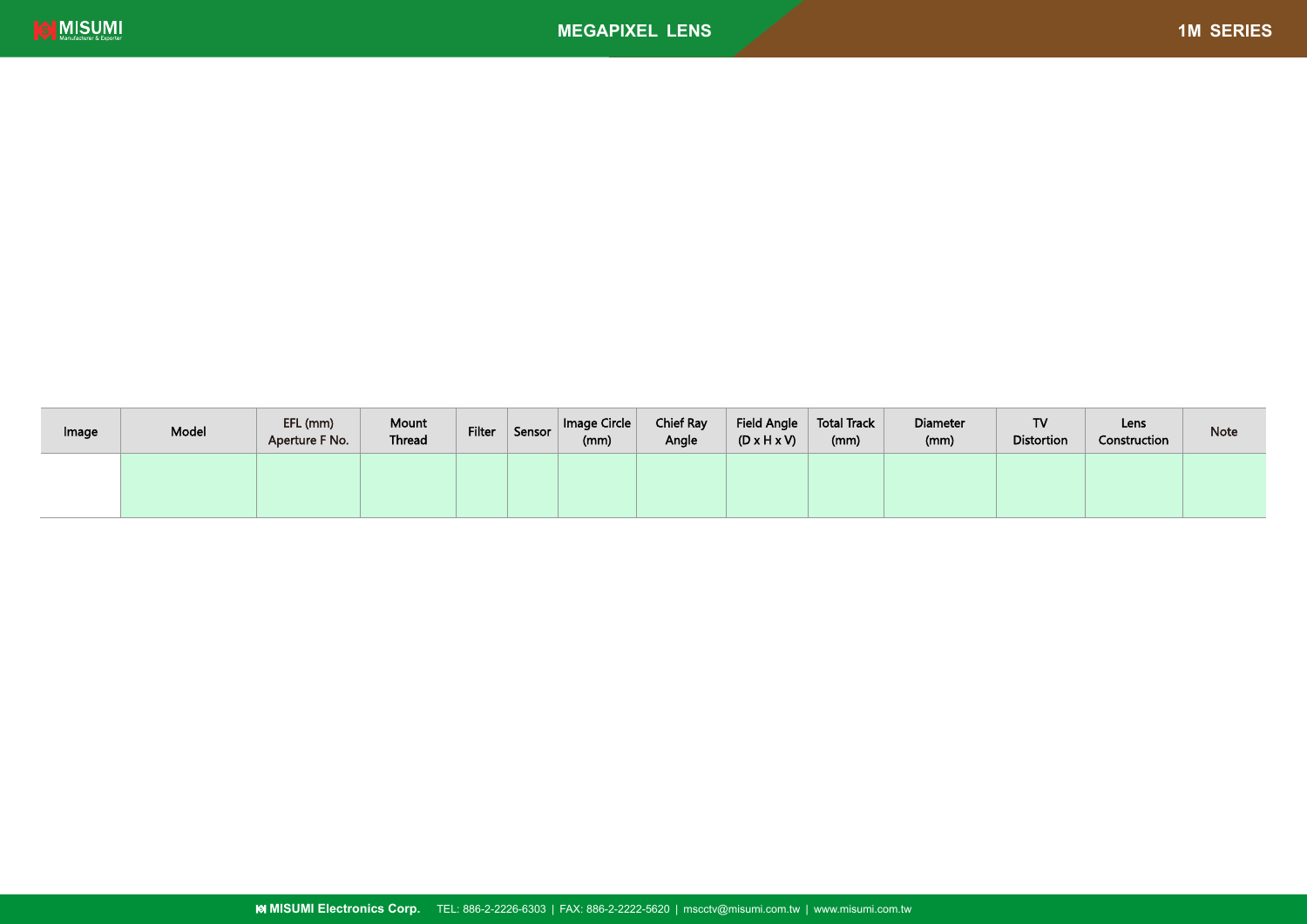| Image          | Model            | EFL (mm)<br>Aperture F No. | Mount<br>Thread                     | <b>Filter</b>                     | Sensor | Image Circle<br>(mm) | <b>Chief Ray</b><br>Angle | <b>Field Angle</b><br>$(D \times H \times V)$             | <b>Total Track</b><br>(mm) | <b>Diameter</b><br>(mm)   | ${\sf TV}$<br><b>Distortion</b> | Lens<br>Construction | Note                       |
|----------------|------------------|----------------------------|-------------------------------------|-----------------------------------|--------|----------------------|---------------------------|-----------------------------------------------------------|----------------------------|---------------------------|---------------------------------|----------------------|----------------------------|
| $\bullet$      | 2M10645IR-M2.2   | 1.06 mm / F 4.5            | M 2.2 x P 0.25                      | IR                                | 1/6"   | 3.1                  | $< 32^{\circ}$            | D: 120°                                                   | 5.5                        | (D) $3 \times (L)$ 4.4    | $< 30\%$                        |                      | PDF<br>$\downarrow$        |
| $\odot$        | 2M15040AR-M4     | 1.50 mm / F 4.0            | $M 4 \times P 0.2$                  | AR                                | 1/6''  | 3.27                 | $< 32.7^{\circ}$          | D: 91°<br>H: 80.3°<br>$V: 49.2^{\circ}$                   | 4.0                        |                           | $<-5\%$                         | 4P                   |                            |
| $\circledcirc$ | 2M15040IR-M4     | 1.50 mm / $F$ 4.0          | $M 4 \times P 0.2$                  | $\ensuremath{\mathsf{IR}}\xspace$ | 1/6''  | 3.27                 | $< 32.7^{\circ}$          | $D: 91^{\circ}$<br>H: 80.3°<br>$V: 49.2^{\circ}$          | 4.0                        |                           | $<-5%$                          | $4P + IR$            |                            |
| $\odot$        | 2M15057AR-M4     | 1.50 mm / F 5.7            | $M 4 \times P 0.2$                  | AR                                | 1/6''  | 3.27                 | $< 32.7^\circ$            | D: 91°<br>H: 80.3°<br>$V: 49.2^{\circ}$                   | 4.0                        |                           | $<-5%$                          | 4P                   | PDF<br>$\lambda$           |
| $\odot$        | 2M15057IR-M4     | 1.50 mm / F 5.7            | $M 4 \times P 0.2$                  | $\ensuremath{\mathsf{IR}}\xspace$ | 1/6''  | $3.27$               | $< 32.7^{\circ}$          | $D: 91^{\circ}$<br>$H: 80.3^{\circ}$<br>$V: 49.2^{\circ}$ | 4.0                        |                           | $<-5%$                          | $4P + IR$            | <b>PDF</b><br>$\downarrow$ |
| $\odot$        | 2M15057IR-M01    | 1.50 mm / F 5.7            |                                     | IR                                | 1/6"   | 3.27                 | $<$ 32.7 $^{\circ}$       | D: 91°<br>$H: 80.3^{\circ}$<br>$V: 49.2^{\circ}$          | 4.0                        |                           | $<-5%$                          | $4P + IR$            | PDF<br>$\lambda$           |
| $\odot$        | 2M15057IR-M4-H01 | 1.50 mm / F 5.7            | $M 4 \times P 0.2$<br>(With Holder) | IR                                | 1/6''  | 3.27                 | $< 32.7^{\circ}$          | D: 91°<br>$H: 80.3^{\circ}$<br>V: 49.2°                   | 4.0                        |                           | $<-5%$                          | $4P + IR$            |                            |
| $\odot$        | 2M15080AR-M4     | 1.50 mm / F 8.0            | $M 4 \times P 0.2$                  | AR                                | 1/6"   | 3.27                 | $< 32.7^{\circ}$          | D: 91°<br>H: 80.3°<br>$V: 49.2^{\circ}$                   | 4.0                        |                           | $<-5%$                          | 4P                   |                            |
| $\circledcirc$ | 2M15080IR-M4     | 1.50 mm / F 8.0            | $M 4 \times P 0.2$                  | $\ensuremath{\mathsf{IR}}\xspace$ | 1/6''  | 3.27                 | $< 32.7^{\circ}$          | $D: 91^{\circ}$<br>H: 80.3°<br>V: 49.2°                   | 4.0                        |                           | $<-5%$                          | $4P + IR$            |                            |
| $\Theta$       | 2M15248IR-M4     | 1.523 / F 4.8              | $M 4 \times P 0.2$                  | IR                                | 1/6''  | Ø 3.4                | $< 32.7^{\circ}$          | D: 158°<br>H: 132°<br>V: 65°                              | $6.0\,$                    | (D) $6.5 \times (L) 5.22$ | $\leftarrow 80.7 \%$            | $4P + IR$            | PDF<br>$\lambda$           |
| $\mathbb{C}$   | 2M15260IR-M4     | 1.523 / F 6.0              | $M 4 \times P 0.2$                  | IR                                | 1/6"   | Ø 3.4                | $< 32.7^{\circ}$          | D: 158°<br>H: 132°<br>V: $65^\circ$                       | 6.0                        | (D) $6.5 \times (L) 5.22$ | $\lt$ - 80.7 %                  | $4P + IR$            | PDF<br>$\downarrow$        |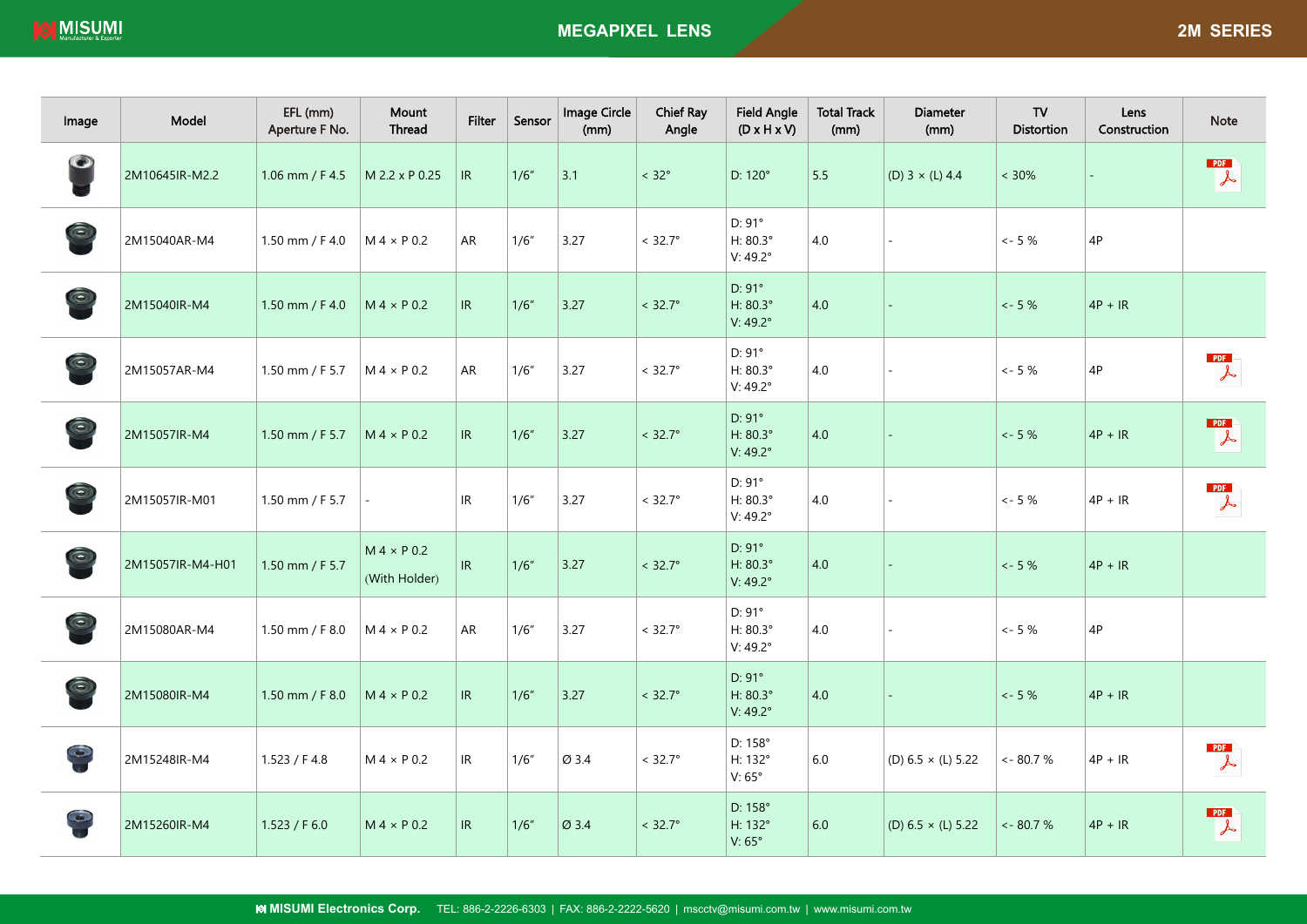| Image      | Model        | EFL (mm)<br>Aperture F No. | Mount<br>Thread    | <b>Filter</b> | Sensor | Image Circle<br>(mm) | <b>Chief Ray</b><br>Angle | <b>Field Angle</b><br>$(D \times H \times V)$      | <b>Total Track</b><br>(mm) | <b>Diameter</b><br>(mm)    | ${\sf TV}$<br><b>Distortion</b> | Lens<br>Construction | <b>Note</b>                                               |
|------------|--------------|----------------------------|--------------------|---------------|--------|----------------------|---------------------------|----------------------------------------------------|----------------------------|----------------------------|---------------------------------|----------------------|-----------------------------------------------------------|
| $\bigcirc$ | 2M15280IR-M4 | 1.523 / F 8.0              | $M 4 \times P 0.2$ | IR            | 1/6''  | Ø 3.4                | $< 32.7^{\circ}$          | D: 158°<br>H: 132°<br>V:65°                        | $6.0\,$                    | (D) $6.5 \times (L) 5.22$  | $<-80.7%$                       | $4P + IR$            | PDF<br>$\frac{1}{2}$                                      |
|            | 2M15557AR-M4 | 1.55 / F 5.7               | $M 4 \times P 0.2$ | IR            | 1/6''  | Ø 3.3                | $< 33.2^{\circ}$          | D: 86.8°<br>H: 78.3°<br>$V: 48.4^{\circ}$          | 3.95                       | (D) $4.0 \times (L) 3.422$ | $<-5%$                          | $4\mathsf{P}$        | PDF<br>$\downarrow$                                       |
|            | 2M15557IR-M4 | 1.55 / F 5.7               | $M 4 \times P 0.2$ | IR            | 1/6''  | Ø 3.3                | $< 33.2^{\circ}$          | $D: 86.8^{\circ}$<br>H: 78.3°<br>$V: 48.4^{\circ}$ | 3.95                       | (D) $4.0 \times (L) 3.422$ | $\sim$ - 5 $\%$                 | $4P + IR$            | $\mathbb{Z}$                                              |
|            | 2M15580AR-M4 | 1.55 / F 8.0               | $M 4 \times P 0.2$ | <b>AR</b>     | 1/6''  | Ø 3.3                | $< 33.2^{\circ}$          | D: 86.8°<br>H: 78.3°<br>$V: 48.4^{\circ}$          | 3.95                       | (D) $4.0 \times (L)$ 3.422 | $\lt$ - 5 %                     | $4\mathsf{P}$        | $\begin{array}{c}\n\text{PDF} \\ \downarrow\n\end{array}$ |
|            | 2M15580IR-M4 | 1.55 / F 8.0               | $M 4 \times P 0.2$ | IR.           | 1/6''  | Ø 3.3                | $< 33.2^{\circ}$          | $D: 86.8^{\circ}$<br>H: 78.3°<br>$V: 48.4^{\circ}$ | 3.95                       | (D) $4.0 \times (L) 3.422$ | $<-5%$                          | $4P + IR$            |                                                           |
|            | 2M15510AR-M4 | 1.55 / F 10                | $M 4 \times P 0.2$ | <b>AR</b>     | 1/6''  | Ø 3.3                | $< 33.2^{\circ}$          | D: $86.8^\circ$<br>H: 78.3°<br>$V: 48.4^{\circ}$   | 3.95                       | (D) $4.0 \times (L) 3.422$ | $<-5%$                          | $4\mathsf{P}$        |                                                           |
|            | 2M15510IR-M4 | 1.55 / F 10                | $M 4 \times P 0.2$ | IR.           | 1/6''  | Ø 3.3                | $< 33.2^{\circ}$          | D: $86.8^\circ$<br>H: 78.3°<br>$V: 48.4^{\circ}$   | 3.95                       | (D) $4.0 \times (L)$ 3.422 | $<-5%$                          | $4P + IR$            |                                                           |
|            | 2M18320AR-M4 | 1.83 mm / F 2.0            | $M 4 \times P 0.2$ | <b>AR</b>     | 1/6''  | Ø 3.24               | $< 34.5^{\circ}$          | $D: 77.3^{\circ}$<br>H: 70.0°<br>V: $42.7^\circ$   | 2.3                        |                            | $< 1.5\%$                       | $3P$                 |                                                           |
|            | 2M18320IR-M4 | 1.83 mm / F 2.0            | $M 4 \times P 0.2$ | IR            | 1/6''  | Ø 3.24               | $< 34.5^{\circ}$          | D: 77.3°<br>H: 70.0°<br>$V: 42.7^\circ$            | 2.3                        |                            | $< 1.5\%$                       | $3P+IR$              |                                                           |
|            | 2M18350AR-M4 | 1.83 mm / F 5.0            | $M 4 \times P 0.2$ | ${\sf AR}$    | 1/6''  | Ø 3.24               | $< 34.5^{\circ}$          | D: 77.3°<br>H: 70.0°<br>$V: 42.7^{\circ}$          | 2.3                        |                            | $< 1.5\%$                       | 3P                   |                                                           |
|            | 2M18350IR-M4 | 1.83 mm / F $5.0$          | $M 4 \times P 0.2$ | IR            | 1/6"   | Ø 3.24               | $< 34.5^{\circ}$          | D: 77.3°<br>H: 70.0°<br>V: $42.7^\circ$            | 2.3                        |                            | < 1.5%                          | $3P+IR$              |                                                           |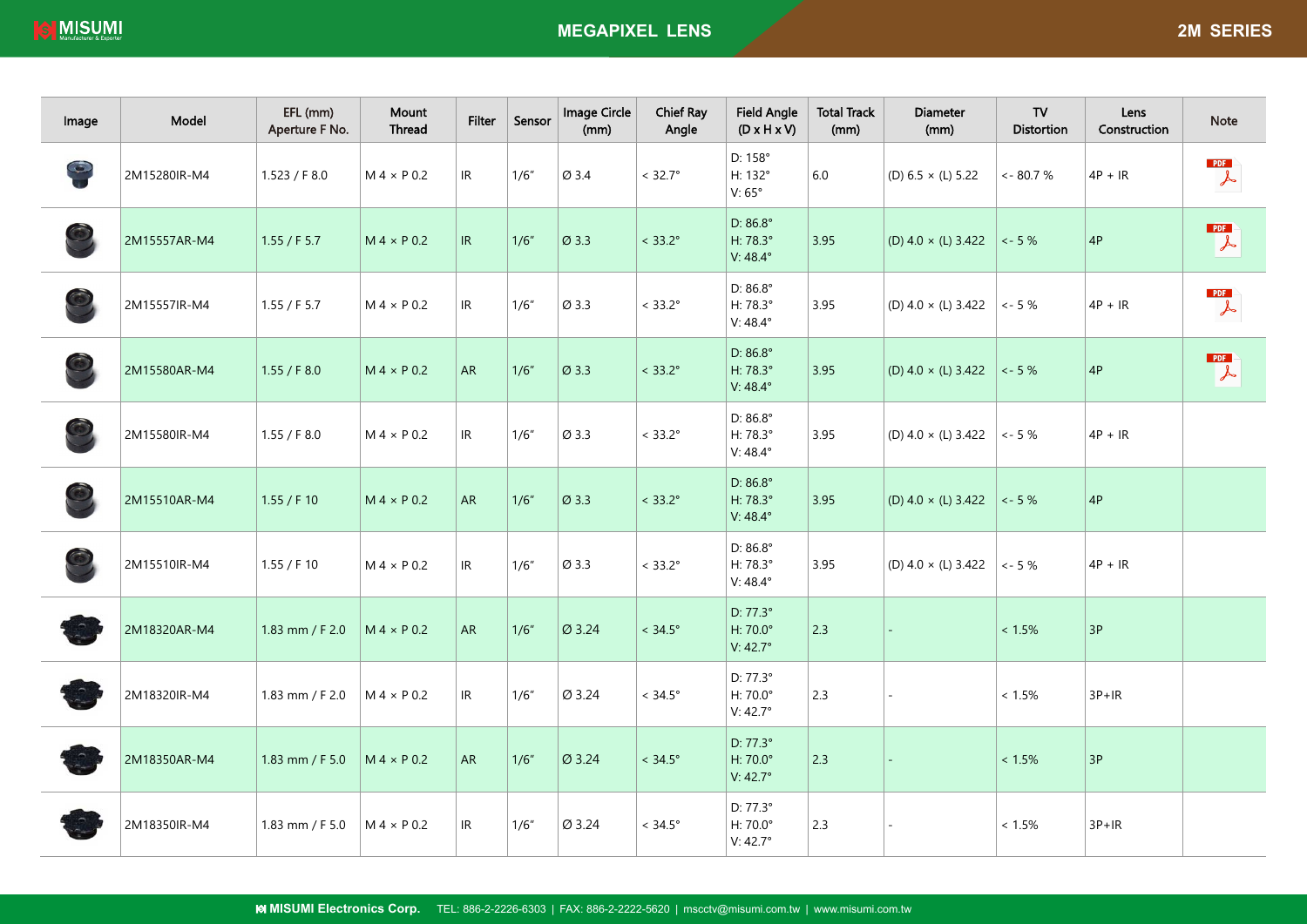| Image     | Model           | EFL (mm)<br>Aperture F No.             | Mount<br>Thread       | <b>Filter</b> | Sensor | Image Circle<br>(mm) | <b>Chief Ray</b><br>Angle | <b>Field Angle</b><br>$(D \times H \times V)$ | <b>Total Track</b><br>(mm) | <b>Diameter</b><br>(mm)  | <b>TV</b><br><b>Distortion</b> | Lens<br>Construction | <b>Note</b> |
|-----------|-----------------|----------------------------------------|-----------------------|---------------|--------|----------------------|---------------------------|-----------------------------------------------|----------------------------|--------------------------|--------------------------------|----------------------|-------------|
|           | 2M18380AR-M4    | 1.83 mm / F 8.0                        | $M 4 \times P 0.2$    | <b>AR</b>     | 1/6"   | Ø 3.24               | $< 34.5^{\circ}$          | $D: 77.3^{\circ}$<br>H: 70.0°<br>V: 42.7°     | 2.3                        |                          | $< 1.5\%$                      | 3P                   |             |
|           | 2M18640IRF-M4   | 1.86 mm / F 4.0                        | $M 4 \times P 0.2$    | IR.           | 1/6"   | Ø 3.0                | $< 28^{\circ}$            | D: 88°<br>$H: 75.1^{\circ}$<br>V: 58.4°       | 3.2                        |                          | $< 1.5\%$                      | $3P+IR$              |             |
|           | 2M18650IRF-M4   | 1.86 mm / F 5.0                        | $M 4 \times P 0.2$    | IR            | 1/6''  | Ø 3.0                | $< 28^{\circ}$            | D: 88°<br>H: 75.1°<br>V: 58.4°                | 3.2                        |                          | $< 1.5\%$                      | $3P+IR$              |             |
|           | 2M18660IRF-M4   | 1.86 mm / F 6.0                        | $M 4 \times P 0.2$    | IR.           | 1/6''  | Ø 3.0                | $< 28^{\circ}$            | D: 88°<br>H: 75.1°<br>V: 58.4°                | 3.2                        |                          | < 1.5%                         | $3P+IR$              |             |
|           | 2M20055IRF-M4   | 2.0 mm / F 5.5                         | $M 4 \times P 0.2$    | IR            | 1/4"   | $\varnothing$ 4.5    | $< 22^{\circ}$            | D: 120°<br>H: 105°<br>V: 60°                  | 8                          | (D) $4 \times (L) 5.5$   | $< 35\%$                       | $4G+IR$              |             |
|           | 2M28820IRF-M3.8 | 2.88 mm / F 2.0                        | M 3.8 x P 0.25        | IR            | 1/7''  | 3.0                  | $< 27.45^{\circ}$         | D: 48.09°<br>H: 42.5°<br>V: $24.3^\circ$      | 3.62                       | (D) 3.8 x (L) 2.94       | $< 1.0\%$                      | $3P+IR$              |             |
|           | 2M28848IRF-M3.8 | 2.88 mm / F 4.8                        | M 3.8 x P 0.25        | IR            | 1/7"   | 3.0                  | $< 27.45^{\circ}$         | $D: 48.09^{\circ}$<br>H: 42.5°<br>V: 24.3°    | $3.62$                     | (D) 3.8 x (L) 2.94       | $< 1.0\%$                      | $3P+IR$              |             |
|           | 2M31523IR-M12   | 3.15 mm / F 2.35   M 12 $\times$ P 0.5 |                       | IR            | 1/4"   |                      |                           | D: 146°<br>H: 113°<br>V: 84°                  | 16.57                      |                          | < 14.3%                        | $6G + IR$            |             |
| $\bullet$ | 2M38028IRF-M7   | 3.8 mm / F 2.8                         | $M 7 \times P 0.35$   | IR            | 1/4"   | 4.8                  | $< 15^{\circ}$            | D: 66°                                        | 4.8                        |                          |                                | $3P + IR$            |             |
|           | 2M42026IRF-M7   | 4.2 mm / F 2.6                         | M 7 x P 0.35          | IR.           | 1/4"   | Ø 5.6                | $< 24.65^{\circ}$         | $60^{\circ}$                                  | 5.1                        | M 7 x 4.28               | $< 1.2\%$                      | $4P + IR$            |             |
|           | 2M25A25AR-M12   | 25 mm / F 2.5                          | $M$ 12 $\times$ P 0.5 | AR            | 1/3''  | $6.0\,$              |                           | D: 13.5°<br>H: 10.7°<br>V: 7.8°               | $31.3$                     | (D) $25 \times (L) 23.2$ |                                | $4C + 4E$            |             |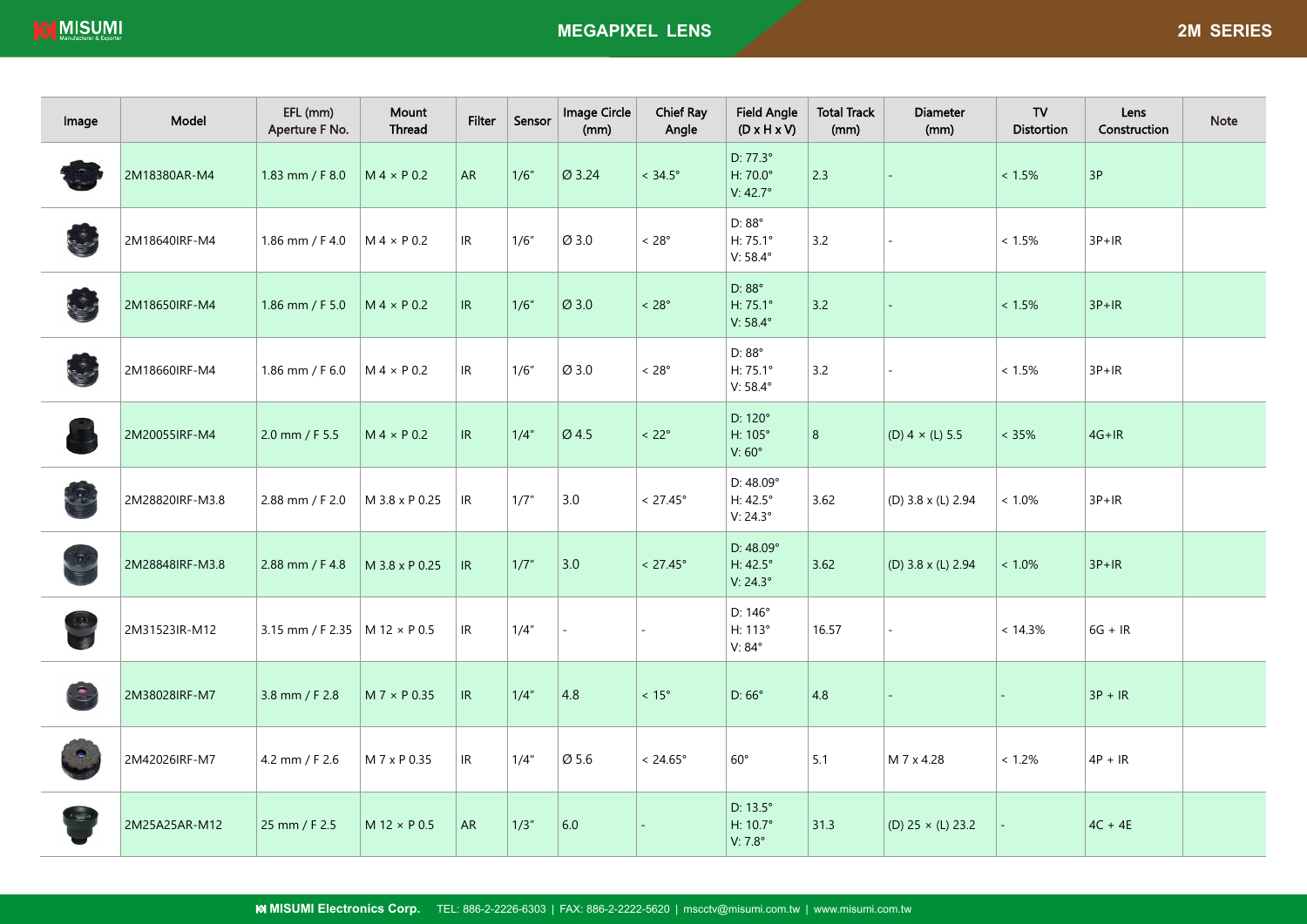**IS MISUMI** 

| Image        | Model         | EFL (mm)<br>Aperture F No. | Mount<br>Thread       | Filter | Sensor | Image Circle<br>(mm) | <b>Chief Ray</b><br>Angle | <b>Field Angle</b><br>$(D \times H \times V)$          | <b>Total Track</b><br>(mm) | Diameter<br>(mm)        | ${\sf TV}$<br>Distortion | Lens<br>Construction | Note |
|--------------|---------------|----------------------------|-----------------------|--------|--------|----------------------|---------------------------|--------------------------------------------------------|----------------------------|-------------------------|--------------------------|----------------------|------|
| <b>Cambo</b> | 2M25A25IR-M12 | 25 mm / F 2.5              | $M12 \times P0.5$     | R      | 1/3''  | 6.0                  |                           | D: $13.5^\circ$<br>$H: 10.7^{\circ}$<br>V: $7.8^\circ$ | 31.3                       | (D) 25 × (L) 23.2       |                          | $4C + 4E + IR$       |      |
| G            | 2M45016AR-M12 | 45 mm / F 1.6              | $M$ 12 $\times$ P 0.5 | AR     | 1/3''  | 6.0                  |                           | D: $6.8^\circ$                                         | $\equiv$                   | $12(D) \times (L) 47.5$ |                          |                      |      |
|              |               |                            |                       |        |        |                      |                           |                                                        |                            |                         |                          |                      |      |
|              |               |                            |                       |        |        |                      |                           |                                                        |                            |                         |                          |                      |      |
|              |               |                            |                       |        |        |                      |                           |                                                        |                            |                         |                          |                      |      |
|              |               |                            |                       |        |        |                      |                           |                                                        |                            |                         |                          |                      |      |
|              |               |                            |                       |        |        |                      |                           |                                                        |                            |                         |                          |                      |      |
|              |               |                            |                       |        |        |                      |                           |                                                        |                            |                         |                          |                      |      |
|              |               |                            |                       |        |        |                      |                           |                                                        |                            |                         |                          |                      |      |
|              |               |                            |                       |        |        |                      |                           |                                                        |                            |                         |                          |                      |      |
|              |               |                            |                       |        |        |                      |                           |                                                        |                            |                         |                          |                      |      |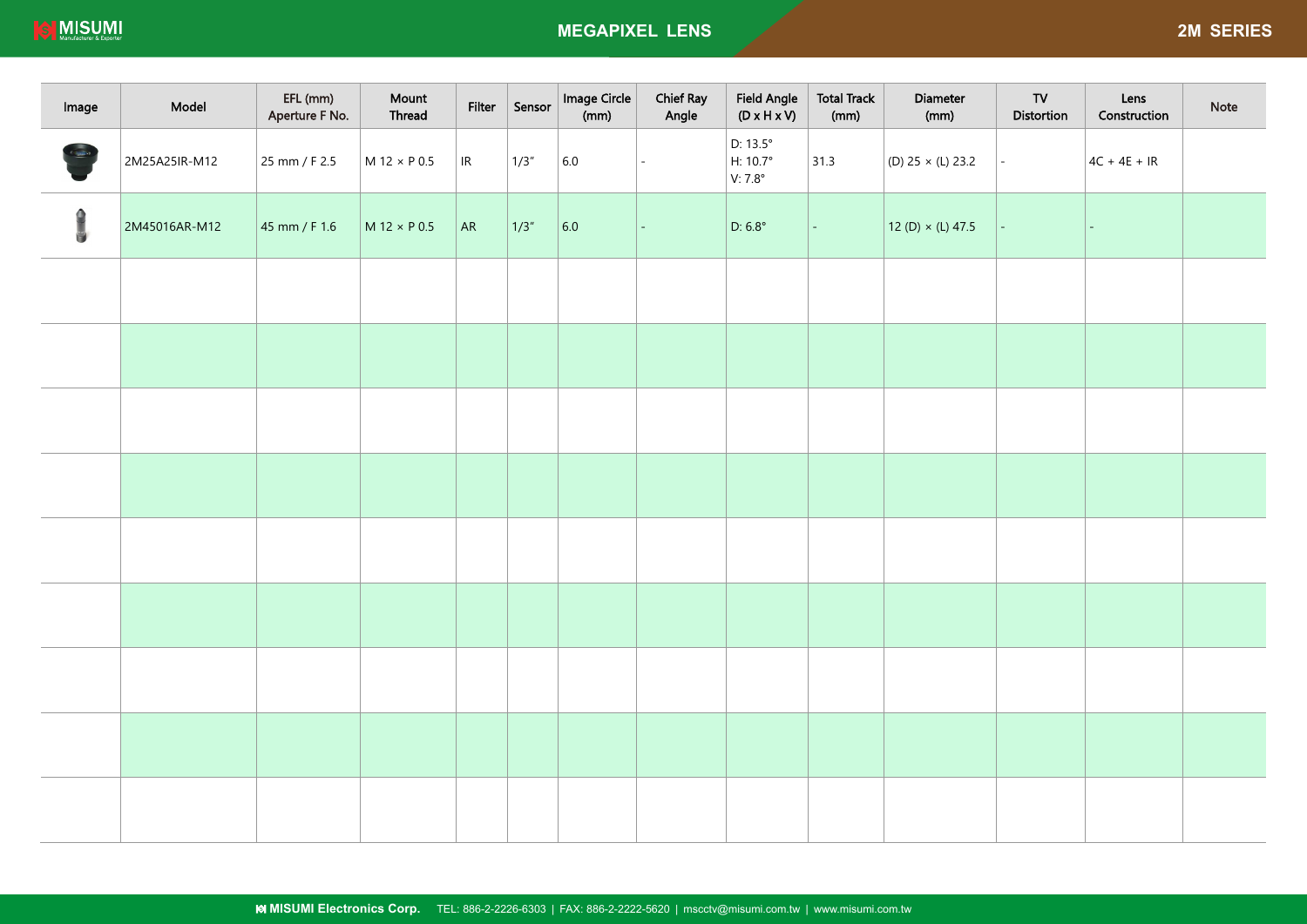| Image                                                         | Model           | EFL (mm)<br>Aperture F No. | Mount<br><b>Thread</b> | <b>Filter</b> | Sensor          | Image Circle   Chief Ray<br>(mm) | Angle            | <b>Field Angle</b><br>$(D \times H \times V)$                                                          | <b>Total Track</b><br>(mm) | Diameter<br>(mm)               | TV<br><b>Distortion</b> | Lens<br>Construction       | <b>Note</b> |
|---------------------------------------------------------------|-----------------|----------------------------|------------------------|---------------|-----------------|----------------------------------|------------------|--------------------------------------------------------------------------------------------------------|----------------------------|--------------------------------|-------------------------|----------------------------|-------------|
| $\left(\begin{matrix} \bullet \\ \bullet \end{matrix}\right)$ | 3M18022IR-M12   | 1.8 mm / F 2.2             | $M$ 12 $\times$ P 0.5  | IR            | 1/2.7"<br>1/3'' | Ø 7.0                            | $24.5^\circ$     | D: 128°<br>H: 110°<br>$V: 95^\circ$                                                                    | 15.5                       |                                |                         |                            |             |
|                                                               | 3M25024IRV-M12  | 2.5 mm / F 2.4             | M 12 × P 0.5           | IR            | $\mathbf{r}$    | $\varnothing$ 6.0                |                  | $D: 140^{\circ}$<br>H: 88°<br>V:63°                                                                    | 10.8                       |                                |                         | $5G + IR$                  |             |
|                                                               | 3M31828IR-M12   | 3.18 mm / F 2.8            | M 12 $\times$ P 0.35   | R             | 1/2.7"<br>1/3'' | Ø 7.8                            | $< 11.2^{\circ}$ | (1/2.7")<br>(1/3")<br>D: 86°<br>D: 128°<br>$H: 74^{\circ}$<br>H: 110°<br>$V:60^\circ$<br>$V: 95^\circ$ | 15.6                       |                                | < 0.95 %                | $2G + 2P + IR$             |             |
|                                                               | 3M36520IR-M7    | 3.65 mm / F2.0             | $M 7 \times P 0.35$    | IR            | 1/2.7"          | $\varnothing$ 6.0                |                  | D: 120°<br>H: 96.5°<br>V: $52.2^\circ$                                                                 | 15.95                      |                                |                         | $6G + IR$                  |             |
|                                                               | 3M37025IRV-M10  | 3.7 mm / F 2.5             | $M$ 10 $\times$ P 0.5  | IR            | 1/2.7"<br>1/3'' | $\varnothing$ 6.0                |                  | D: 100°<br>$D:80^{\circ}$                                                                              | $\overline{9}$             |                                |                         |                            |             |
|                                                               | 3M37025IRV-M12  | 3.7 mm / F 2.5             | $M$ 12 $\times$ P 0.5  | IR            | 1/2.7"<br>1/3'' | $\varnothing$ 6.0                |                  | $D:100^{\circ}$<br>$D: 80^\circ$                                                                       | 9                          |                                |                         |                            |             |
|                                                               | 3M37025ARV-M12  | 3.7 mm / F 2.5             | $M$ 12 $\times$ P 0.5  | AR            | 1/2.7"<br>1/3'' | $\varnothing$ 6.0                |                  | D: 100°<br>$D:80^{\circ}$                                                                              | $\overline{9}$             |                                |                         |                            |             |
|                                                               | 3M37025WIRV-M12 | 3.7 mm / F 2.5             | $M$ 12 $\times$ P 0.5  | IR            | 1/2.7"<br>1/3'' | $\varnothing$ 6.0                |                  | $D:100^\circ$<br>$D:80^\circ$                                                                          | $9\,$                      |                                |                         |                            |             |
|                                                               | 1M38020IRC-M10  | 3.8 mm / F 2.0             | M 10 $\times$ P 0.5    | IR            | 1/3''           | $\varnothing$ 6.0                |                  | D: 92°                                                                                                 | 10.46                      | $\varnothing$ 9.1 $\times$ 7.4 |                         | 4 Components<br>4 Elements |             |
|                                                               | 1M38020ARC-M10  | 3.8 mm / F 2.0             | M 10 $\times$ P 0.5    | ${\sf AR}$    | 1/3''           | $\varnothing$ 6.0                | $\mathbf{r}$     | D: 92°                                                                                                 | 10.46                      | $\varnothing$ 9.1 $\times$ 7.4 |                         | 4 Components<br>4 Elements |             |
|                                                               | 3M4324IR-M12    | 4.3 mm / F 2.4             | $M$ 12 $\times$ P 0.5  | IR            | 1/2.7"<br>1/3'' |                                  |                  | $D: 95^\circ$<br>$D: 80^\circ$                                                                         | 10.2                       |                                |                         |                            |             |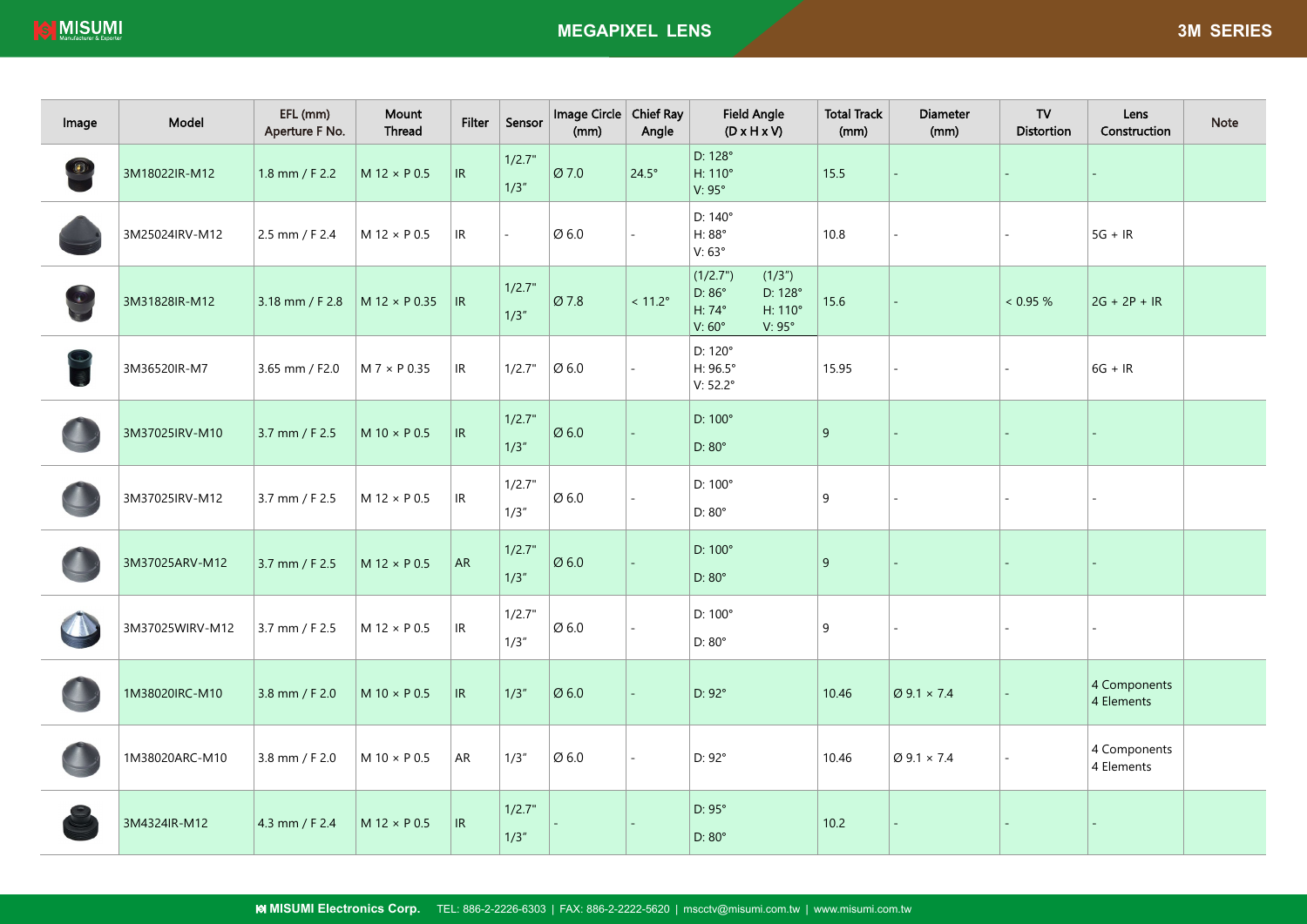| Image | Model        | EFL (mm)<br>Aperture F No. | Mount<br>Thread  | Filter | Sensor           | Image Circle   Chief Ray<br>(mm) | Angle | <b>Field Angle</b><br>$(D \times H \times V)$                                                 | <b>Total Track</b><br>(mm) | Diameter<br>(mm) | TV<br>Distortion | Lens<br>Construction | Note |
|-------|--------------|----------------------------|------------------|--------|------------------|----------------------------------|-------|-----------------------------------------------------------------------------------------------|----------------------------|------------------|------------------|----------------------|------|
|       | 3M15147IR-M9 | 15.1 mm / F 4.7            | $M9 \times P0.5$ | R      | $\omega_{\rm c}$ | $\varnothing$ 8.3                | ÷.    | (1/3")<br>D: 125°<br>D: 128°<br>H: 96°<br>$H:110^{\circ}$<br>$V:72^{\circ}$<br>$V:95^{\circ}$ | 16                         |                  |                  | $4G2P + IR$          |      |
|       |              |                            |                  |        |                  |                                  |       |                                                                                               |                            |                  |                  |                      |      |
|       |              |                            |                  |        |                  |                                  |       |                                                                                               |                            |                  |                  |                      |      |
|       |              |                            |                  |        |                  |                                  |       |                                                                                               |                            |                  |                  |                      |      |
|       |              |                            |                  |        |                  |                                  |       |                                                                                               |                            |                  |                  |                      |      |
|       |              |                            |                  |        |                  |                                  |       |                                                                                               |                            |                  |                  |                      |      |
|       |              |                            |                  |        |                  |                                  |       |                                                                                               |                            |                  |                  |                      |      |
|       |              |                            |                  |        |                  |                                  |       |                                                                                               |                            |                  |                  |                      |      |
|       |              |                            |                  |        |                  |                                  |       |                                                                                               |                            |                  |                  |                      |      |
|       |              |                            |                  |        |                  |                                  |       |                                                                                               |                            |                  |                  |                      |      |
|       |              |                            |                  |        |                  |                                  |       |                                                                                               |                            |                  |                  |                      |      |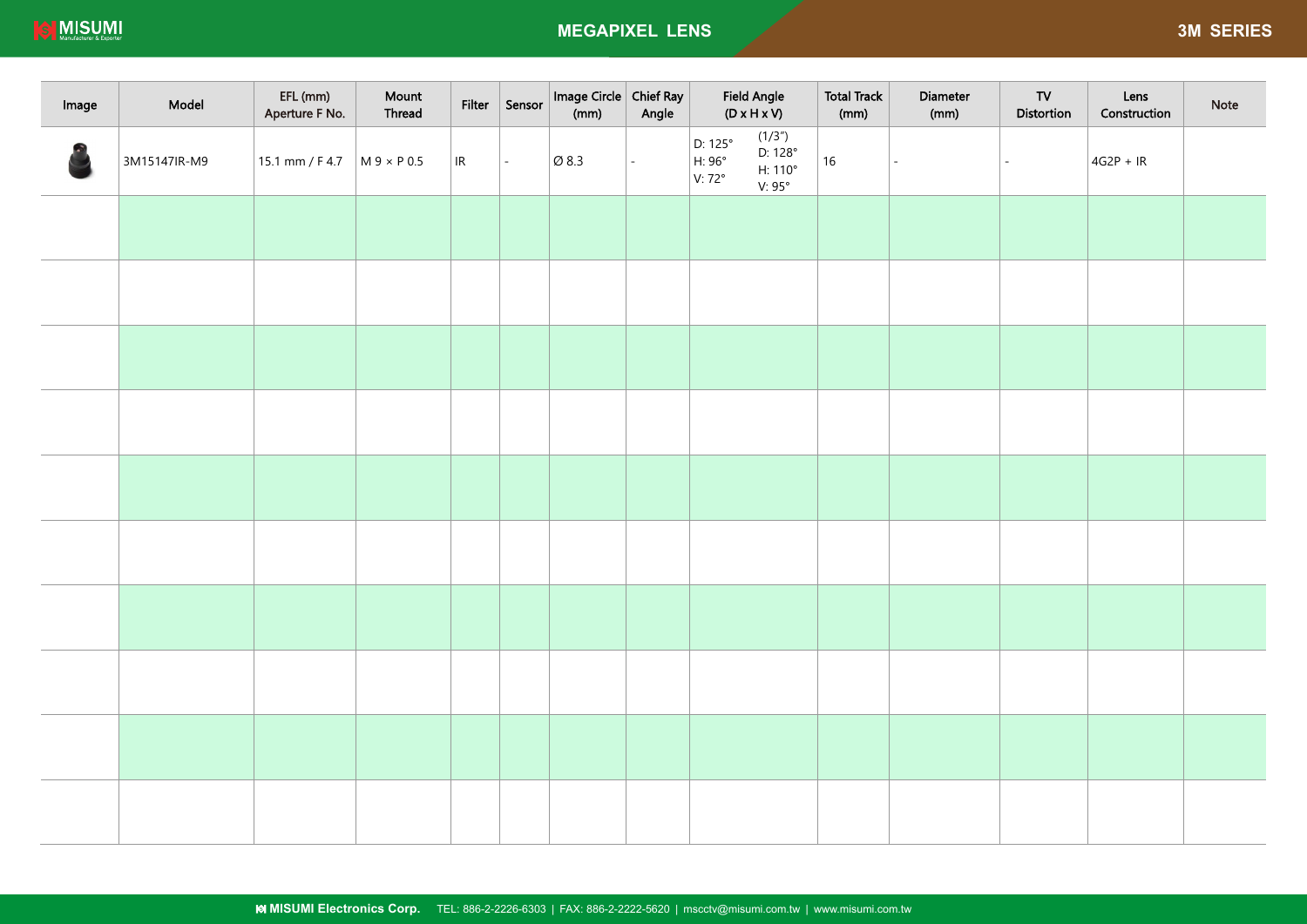| Image         | Model           | EFL (mm)<br>Aperture F No.      | Mount<br>Thread       | <b>Filter</b>                     | Sensor  | Image Circle<br>(mm) | <b>Chief Ray</b><br>Angle | <b>Field Angle</b><br>$(D \times H \times V)$ | <b>Total Track</b><br>(mm) | <b>Diameter</b><br>(mm)  | TV<br><b>Distortion</b> | Lens<br>Construction | <b>Note</b>                                               |
|---------------|-----------------|---------------------------------|-----------------------|-----------------------------------|---------|----------------------|---------------------------|-----------------------------------------------|----------------------------|--------------------------|-------------------------|----------------------|-----------------------------------------------------------|
|               | 5M13022IRF-M5.5 | 1.3 mm / F 2.2                  | M 5.5 x P 0.25        | IR                                | 1/5''   | Ø4.0                 | $< 33.5^{\circ}$          | $D: 115^\circ$<br>H: 95.1°<br>V: 77.1°        | 4.01                       |                          | $< 9.0\%$               | <b>4P COB</b>        | PDF<br>$\downarrow$                                       |
| $\odot$       | 5M13048IRF-M5.5 | 1.30 mm / F 4.8                 | M 5.5 x P 0.25        | IR                                | 1/5''   | Ø 4.0                | $< 33.5^{\circ}$          | D: 115°<br>H: 95.1°<br>V: 77.1°               | 4.01                       |                          | $< 9.0\%$               | 4P COB               |                                                           |
|               | 5M23422IRF-M4   | 2.34 mm / F 2.2                 | $M 4 \times P 0.25$   | <b>AR</b>                         | 1/4"    | Ø 3.8                | $< 33^{\circ}$            | D: 16.2°<br>H: 13°<br>V: 9.7°                 | 3.34                       | Ø <sub>5</sub>           | 2.40 %                  | $3P + IR$            | $\mathbb{Z}$                                              |
|               | 5M23447IRF-M4   | 2.34 mm / F 4.7                 | $M 4 \times P 0.25$   | IR                                | 1/5''   | $\varnothing$ 3.8    | $< 33^{\circ}$            | D: 74.3°<br>H: 63.3°<br>V: 49.9°              | 3.34                       | $\overline{\phantom{a}}$ | 2.40 %                  | $3P + IR$            | PDF<br>$\downarrow$                                       |
|               | 6M26720IR-M12   | 2.67 mm / F 2.0                 | $M$ 12 $\times$ P 0.5 | IR                                | 1/5''   |                      |                           | D: 104°<br>H: 81°<br>V: 60°                   | 16.76                      |                          | $< 8.4 \%$              | $6G + IR$            | <b>PDF</b><br>$\downarrow$                                |
|               | 5M3020IR-M10    | 3.0 mm / F 2.0                  | $M$ 10 $\times$ P 0.5 | IR                                | 1/3.2"  | Ø 7.15               | $< 12^{\circ}$            | $D: 90^\circ$                                 | 4.7                        |                          |                         | $6G + IR$            | $\begin{array}{c} \mathsf{PDF} \\ \downarrow \end{array}$ |
|               | 5M3020IR-M10-01 | 3.0 mm / F 2.0                  | $M$ 10 $\times$ P 0.5 | IR                                | 1/2.5'' | Ø 4.8                | $< 12^{\circ}$            | $D: 90^\circ$                                 | 4.7                        |                          |                         | $6G + IR$            | PDF<br>$\downarrow$                                       |
| $\frac{1}{2}$ | 5M3020AR-M12    | 3.0 mm / F 2.0                  | $M$ 12 $\times$ P 0.5 | AR                                | 1/4''   | Ø 7.15               |                           | $D: 90^\circ$                                 |                            |                          |                         |                      | PDF<br>$\frac{1}{2}$                                      |
|               | 5M31228IRF-M6   | 3.128 mm / F 2.8   M 6.0 x 0.35 |                       | IR                                | 1/4"    | Ø6.0                 | $< 31.2^{\circ}$          | D: 70.9°<br>H: 60°<br>V: 46.6°                | 3.6                        | M 6 x 3.0                | < 1.60 %                | $3P + IR$            | PDF<br>$\downarrow$                                       |
|               | 5M31250IRF-M6   | 3.128 mm / F 5.0   M 6.0 x 0.35 |                       | IR                                | 1/4"    | $\varnothing$ 6.0    | $< 31.2^{\circ}$          | D: 70.9°<br>H: 60°<br>$V:46.6^\circ$          | 3.6                        | M 6 x 3.0                | < 1.60 %                | $3P + IR$            | PDF<br>$\downarrow$                                       |
|               | 5M34028IRF-7-M6 | 3.4 mm / F 2.8                  | M 6.0 x 0.35          | $\ensuremath{\mathsf{IR}}\xspace$ | ä,      | Ø4.8                 | 28°                       | D: 65.1°<br>H: 54.5°<br>V: 42.3°              | 4.2                        |                          |                         | $4P + IR$            |                                                           |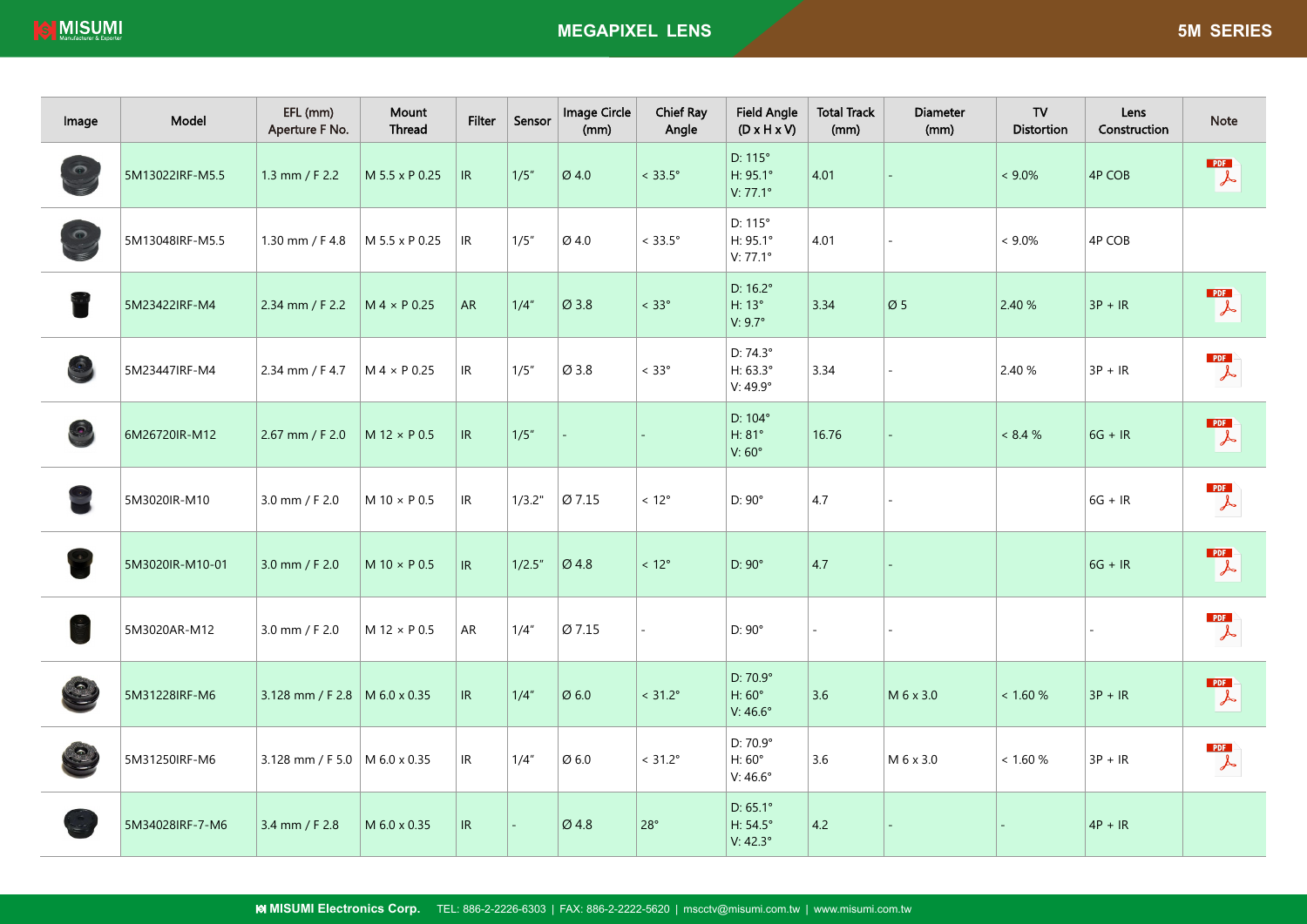| Image | Model           | EFL (mm)<br>Aperture F No. | Mount<br>Thread     | Filter                            | Sensor                   | Image Circle<br>(mm) | <b>Chief Ray</b><br>Angle | <b>Field Angle</b><br>$(D \times H \times V)$           | <b>Total Track</b><br>(mm) | <b>Diameter</b><br>(mm) | TV<br>Distortion | Lens<br>Construction | <b>Note</b>                      |
|-------|-----------------|----------------------------|---------------------|-----------------------------------|--------------------------|----------------------|---------------------------|---------------------------------------------------------|----------------------------|-------------------------|------------------|----------------------|----------------------------------|
|       | 5M34028IRF-M6   | 3.4 mm / F 2.8             | M 6.0 x 0.35        | IR                                | $\sim$                   | Ø 4.8                | $28^\circ$                | $D: 65.1^{\circ}$<br>H: $54.5^\circ$<br>V: 42.3°        | 4.2                        | $\mathbf{r}$            |                  | $4P + IR$            |                                  |
|       | 5M34060IRF-M6   | 3.4 mm / F 6.0             | M 6.0 x 0.35        | $\ensuremath{\mathsf{IR}}\xspace$ | L.                       | Ø 4.8                | 28°                       | $D: 65.1^{\circ}$<br>H: $54.5^\circ$<br>V: $42.3^\circ$ | 4.2                        |                         |                  | $4P + IR$            |                                  |
|       | 5M34014IRF-M6   | 3.4 mm / F 14              | $M 6 \times P 0.35$ | IR                                | $\overline{\phantom{a}}$ | Ø 4.8                | $28^\circ$                | $D: 65.1^{\circ}$<br>H: $54.5^\circ$<br>V: $42.3^\circ$ | 4.2 mm                     | ÷.                      | $\sim$           | $4P + IR$            | PDF<br>$\downarrow$              |
|       | 5M36520IR-M9    | 3.65 mm / F 2.0            | $M9 \times P0.5$    | IR                                | 1/2.7"                   | Ø 8.2                | $< 11.7^{\circ}$          | D: 120°<br>H: 96.5°<br>$V: 52.2^{\circ}$                | 15.91                      |                         |                  | $6G + IR$            | <b>PDF</b><br>$\downarrow$       |
|       | 5M40024IRF-M6   | 4.0 mm / F 2.4             | M 6 x P 0.35        | IR                                | 1/4"                     | Ø 5.2                |                           | $D:62^{\circ}$<br>$H:52^{\circ}$<br>V: 33°              | 4.66                       | M6 x 3.65               | $\lt$ - 1.0 %    | $4E + IR$            | PDF<br>$\downarrow$              |
|       | 5M42622IRF-M6   | 4.26 mm / F 2.2            | M 6 x P 0.3         | IR                                | 1/3.2"                   | $\varnothing$ 5.85   | $< 22.8^\circ$            | $67^\circ$                                              | 4.96                       | M6 x 3.5                | < 1.2 %          | $4P + IR$            | PDF<br>$\overline{\mathcal{A}}$  |
|       | 5M52028IRF-M7.5 | 5.2 mm / F 2.8             | M 7.5 × P 0.35      | $\ensuremath{\mathsf{IR}}\xspace$ | 1/2.5"                   | $\varnothing$ 6      |                           | $D:60^\circ$                                            | ÷.                         | ä,                      | $<$ - 1.0 $\%$   |                      | PDF<br>$\downarrow$              |
|       | 5M1675AR-M12    | 16.0 mm / F 7.5            | $M12 \times P0.5$   | AR                                | 1/4"                     |                      |                           | $D: 16.2^{\circ}$<br>H: 13°<br>V: $9.7^\circ$           | ä,                         |                         |                  |                      | PDF <sup>1</sup><br>$\downarrow$ |
|       |                 |                            |                     |                                   |                          |                      |                           |                                                         |                            |                         |                  |                      |                                  |
|       |                 |                            |                     |                                   |                          |                      |                           |                                                         |                            |                         |                  |                      |                                  |
|       |                 |                            |                     |                                   |                          |                      |                           |                                                         |                            |                         |                  |                      |                                  |